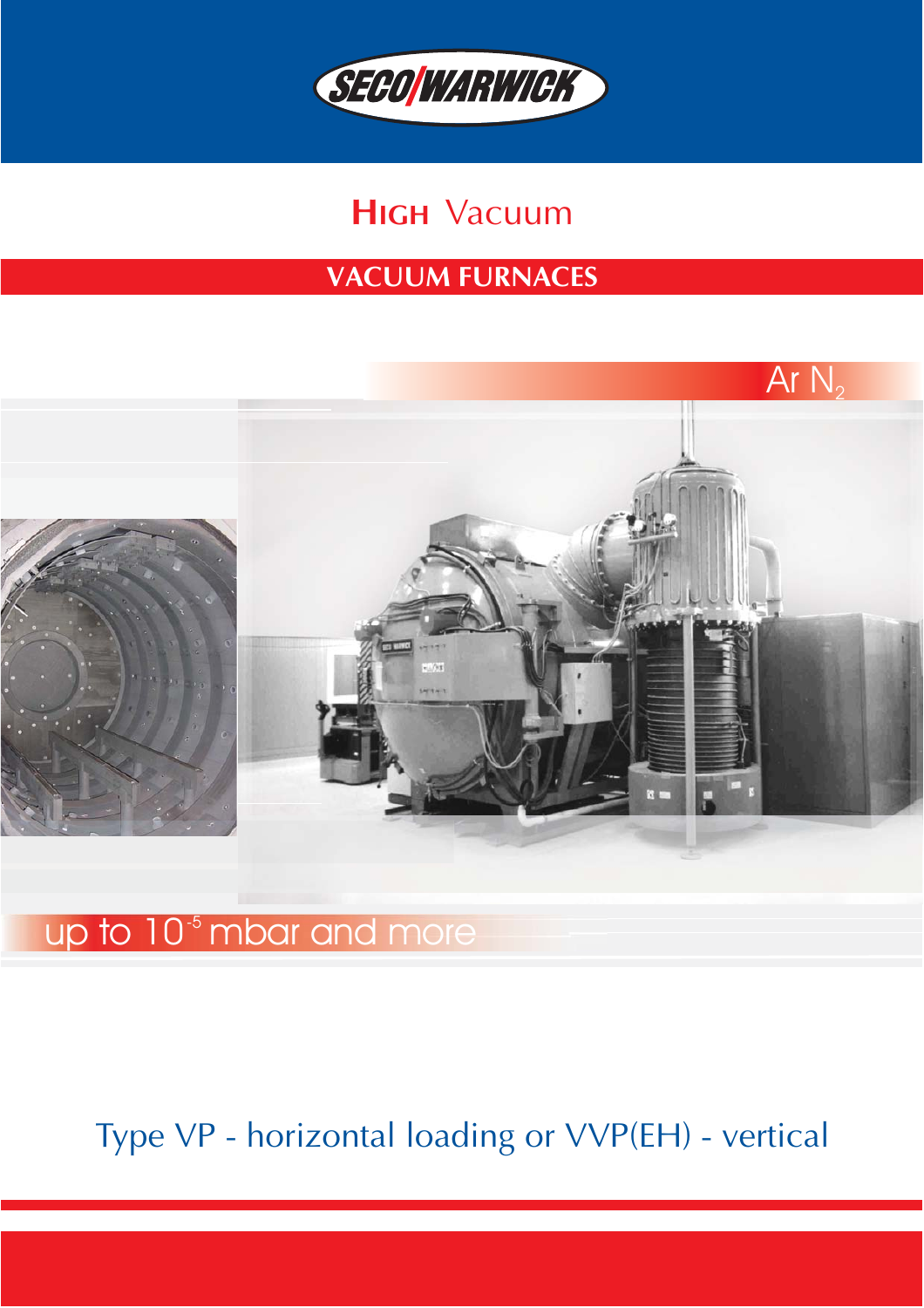## **VACUUM FURNACE**

SECO/WARWICK FURNACES HAVE A COMPACT DESIGN REQUIRING MINIMUM OF FLOOR SPACE, EASY SERVICE, LOW ENERGY AND COOLING GAS CONSUMPTION AS WELL AS HIGH EFFICIENCY WITH A MINIMUM EXPENDITURE OF MAINTENANCE AND SERVICE.



SECO/WARWICK uses wide, lightweight heating elements assembled from curved graphite slats to form continuous 360 bands around the workload. This design provides for:

- Optimum temperature uniformity and system accuracy according to AMS 2750
- Uniform vacuum heating of workloads in various configurations and with complex cross-sections and packing density
- Minimized workload distortions at high heating rates
- Shorter heating and cooling time of the workloads due to low thermal capacity of the lightweight heating elements.



Metal [M] and graphite[G] insulation of the heating chamber has been used in the vacuum furnaces:

- Heating chamber with metal insulation has typical multi shields isolation, consisting of Mo and SS screens. Heating elements are fabricated from wide, stiffened moly − MoLa − bands resistant to recrystallization during operational use.
- Graphite insulation of the heating chamber  $[G]$  is the multi shields isolation consisting of soft graphite felt and hard graphite plates covered from the hot side with the graphite foil or composite material. Curved heating elements are fabricated from graphite.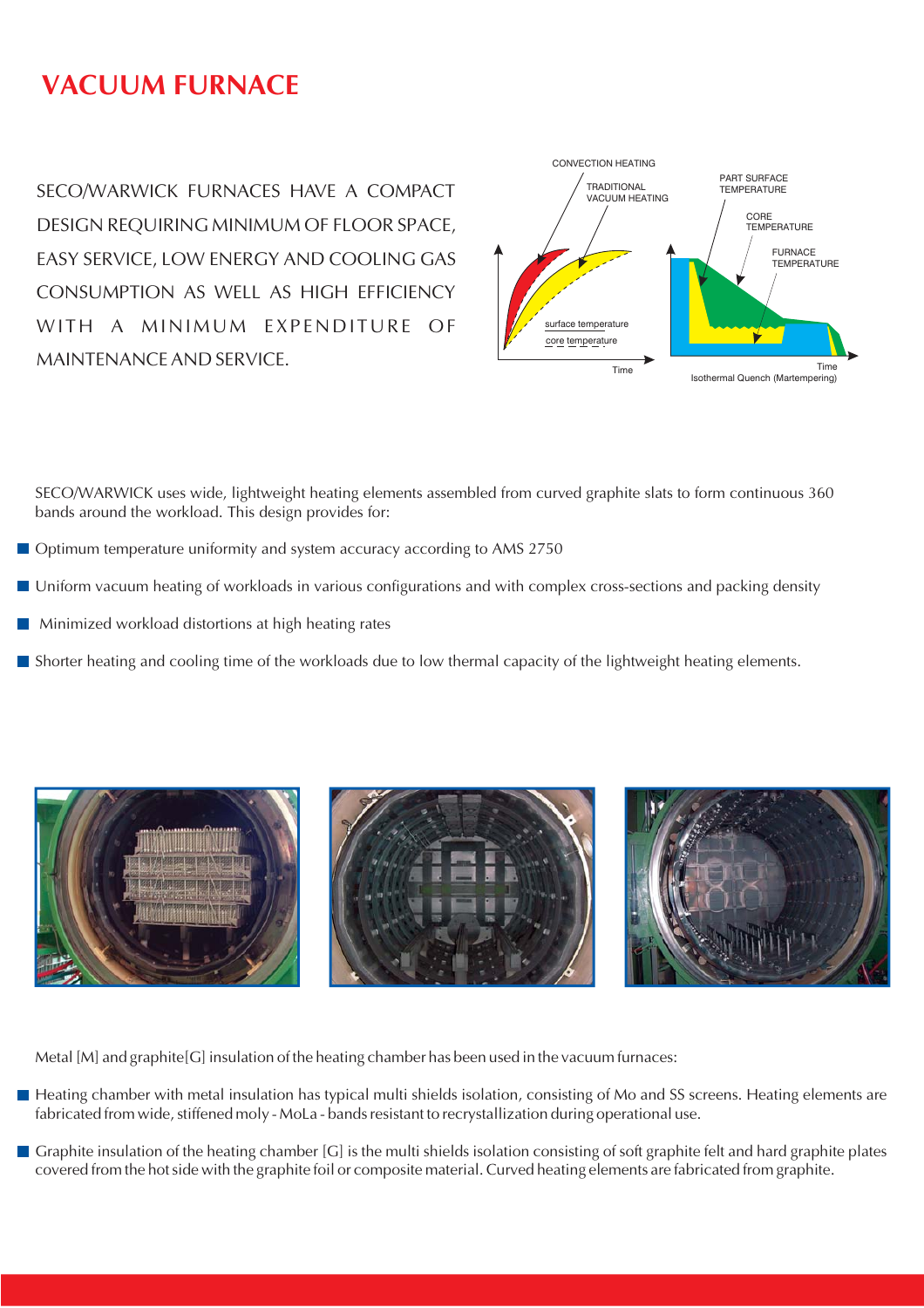SWL furnaces are equipped with nozzle cooling system with profiled injection nozzles arranged 360° around the load space and heating chamber door. Hot gases escape the hot zone through a gas outlet bung in the rear wall. This advanced and innovative system design produces the best combination of cooling rate and uniformity. This system is successfully used for hardening e.g. 4340 and H13 steel.





Superior cooling performance makes the furnaces excellent tool for vacuum carburizing with subsequent gas quenching in FineCarb<sup>®</sup> technology. This technology is successfully applied for such critical steels like 1.6587 (DIN), 23MnCrMo5 (Jamasco®), Ovake277, etc.



SECO/WARWICK's innovative ConFlap® convection heating system used from over 10 years can reduce heat−up time of a densely packed load at temperatures by up to 40%. It enables low temperature processes including bright annealing, isothermal quench with bainitic strength. Patented anti−convection flaps arranged in cold area of heating chamber eliminate a problem with system reliability caused by deposits built on anti−convection barriers designed alternatively on hot side of heating chamber.

Isothermal quench (martempering) is particularly required in heat treatment of large dies and moulds is an automatic cycle and together with convection heating enables to keep the load in the range of bainitic change. Process minimizes distortions and achieves optimal metallographic structures.

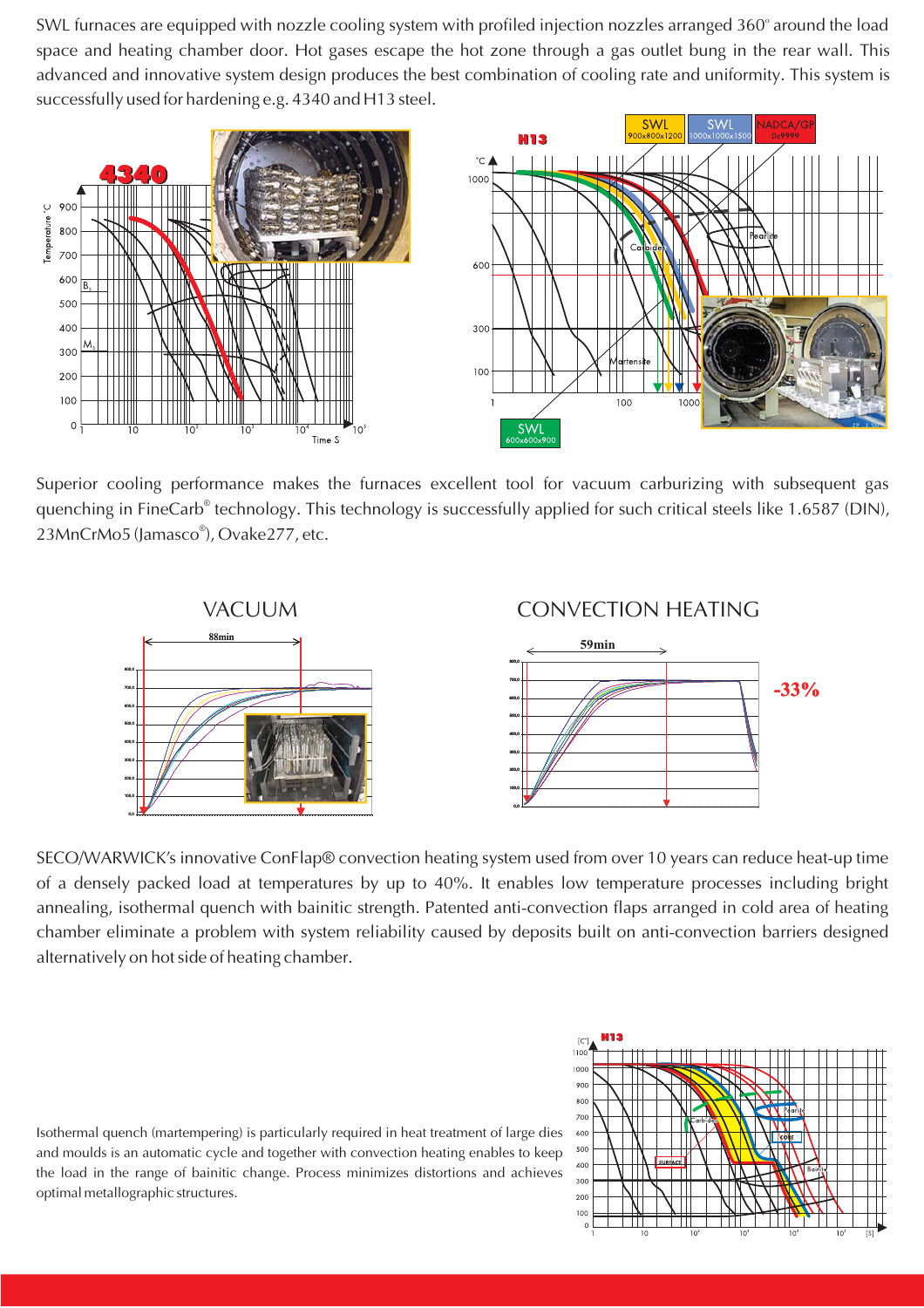#### SECO/WARWICK furnaces are operator−friendly and designed to minimize maintenance operations and downtimes.

#### **Water system**

Water system is ready for operation with the customer closed−loop water system. Each water cooling circuit includes control valve, flow monitor, thermometer. Each main circuit has electronic flow sensor to control cooling in automatic cycle of the furnace operation. Outlet and inlet manifolds placement allows easy supervision and service.



#### Pumping system

Pumping system has special design in order to minimize installation area and to enable easy access to the furnace.

### Doorlocking mechanism

Door locking mechanism with third clamping ring prolongs service life of door lip seal and provides easy access for maintenance purposes.

The Furnace Control System contains standard Programmable Logic Controller (PLC) and Industrial Computer (IPC).

Furnace operation sequence is controlled from PLC.

An IPC is used for process set−up, data storage, exchange and transmission.

Colour Touch Screen operator panel allows for fast and precise control of the furnace operation.



Built-in equipment for interconnections with an external communication network (LAN) and telephone line for data exchange, remote monitoring and diagnostics

The IPC computer is equipped with standard components like Processor, HDD, RAM, CD−ROM, FDD and colour printer for recorded data, trends and report printing.

Multilevel access protects the furnace from unauthorized operation.

The control system presented above is not only easy in use, reliable, open and flexible, but it enables also real−time data logging, data exchange and processing, and may be customised according to local requirements and the Customer's needs.

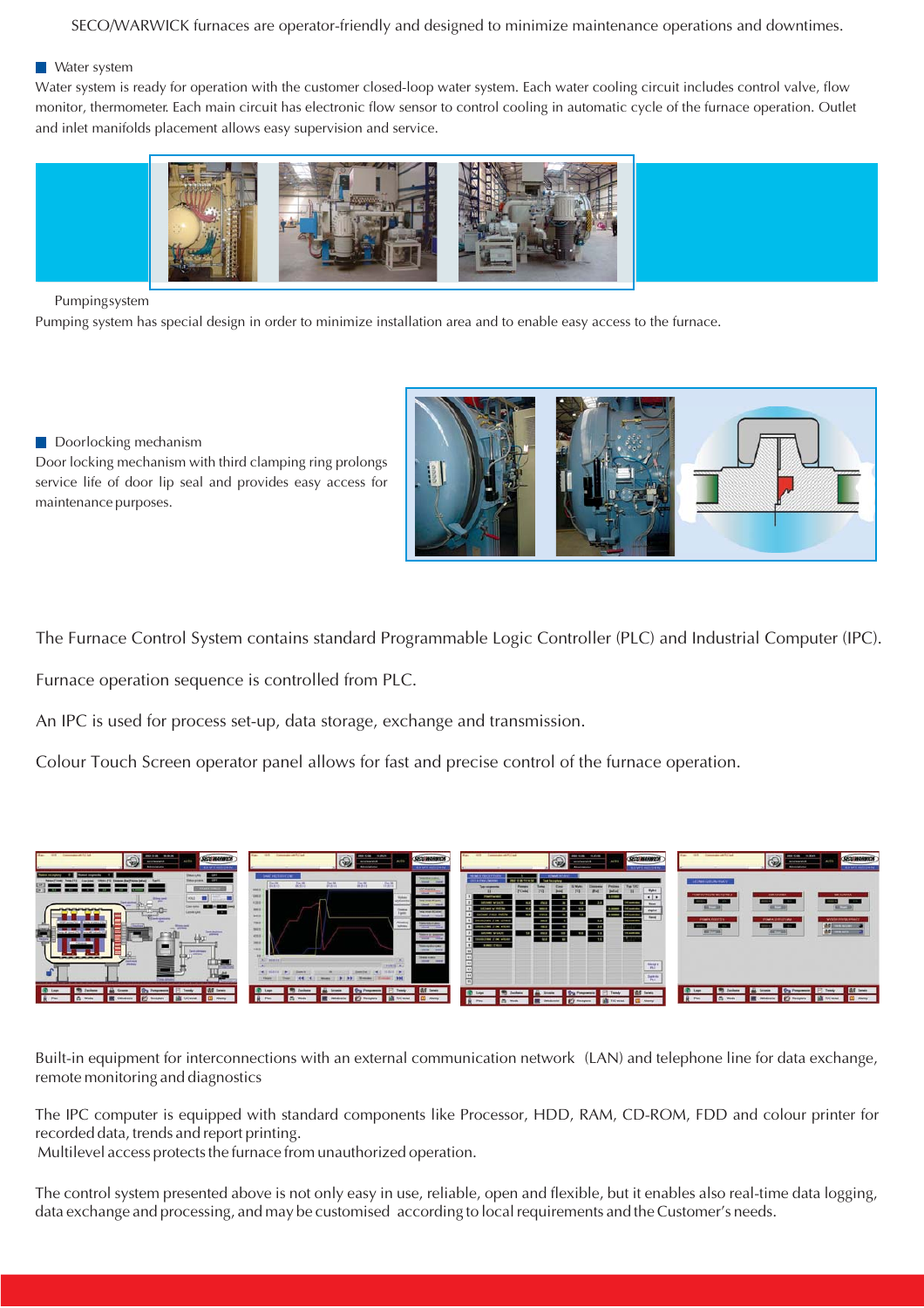## **STANDARD FURNANCES TECHNICAL DETAILS**

(other sizes also available)

|                         |             | G                | G           | G/M         | G/M          | G/M      | G/M                           | G/M            |  |
|-------------------------|-------------|------------------|-------------|-------------|--------------|----------|-------------------------------|----------------|--|
| Typ VP 40               |             | 20/24            | 25/24       | 35/36       | 50/48        | 56/60    | 66/72                         | 85/72          |  |
| Uniform Zone Size       | mm          | 400/400/600      | 600/400/600 | 600/600/900 | 900/800/1200 |          | 1000/1000/1500 1200/1200/1800 | 1500/1500/1800 |  |
| W/H/L                   | inch        | 16/16/24         | 24/16/24    | 24/24/36    | 36/32/48     | 40/40/60 | 48/48/72                      | 60/60/72       |  |
| <b>Heat Capacity</b>    | kg          | 200              | 400         | 600         | 1200         | 2500     | 3000                          | 3500           |  |
| Operating temperature   | $^{\circ}C$ | 1350             |             |             |              |          |                               |                |  |
| Max. Colling Pressure   | bar         | $2 - 6 - 10$     |             |             |              |          |                               |                |  |
| Max. Vacuum Level       | mbar        | $10^{-6}$        |             |             |              |          |                               |                |  |
| <b>Operating Vacuum</b> | mbar        | $10^{4}/10^{-5}$ |             |             |              |          |                               |                |  |
| <b>Furnace Size</b>     | m           | 2.5/2.5/4        | 2.6/3/4     | 3.2/3.6/5.5 | 3.5/4/7      | 5/4/8    | 5.5/4.5/9                     | 6/4.5/10       |  |
| W/H/L                   |             |                  |             |             |              |          |                               |                |  |

G − hot zone Graphit M − hot zone Metal (multi−shelds)



 $20/24$  G 50/48 M



 $50/48$  G  $85/72$  G  $85/72$  G

| Typ VPP [EH]            | G/M         | G/M              | G/M       |           |
|-------------------------|-------------|------------------|-----------|-----------|
|                         | 48/48       | 60/60            | 72/72     |           |
| Uniform Zone Size       | mm          | 1250/1250        | 1500/1500 | 1800/1800 |
| /H                      | inch        | 48/48            | 60/60     | 72/72     |
| <b>Heat Capacity</b>    | <b>kg</b>   | 1500             | 2000      | 2500      |
| Operating temperature   | $\rm ^{0}C$ |                  | 1350      |           |
| Max. Colling Pressure   | bar         | $2 - 6 - 10$     |           |           |
| Max. Vacuum Level       | mbar        | $10^{-6}$        |           |           |
| <b>Operating Vacuum</b> | mbar        | $10^{4}/10^{-5}$ |           |           |
| <b>Furnace Size</b>     | m           | 6/7.5/7          | 7/8/8     | 8/8.5/9   |
| W/H/L                   |             |                  |           |           |



72/60 G